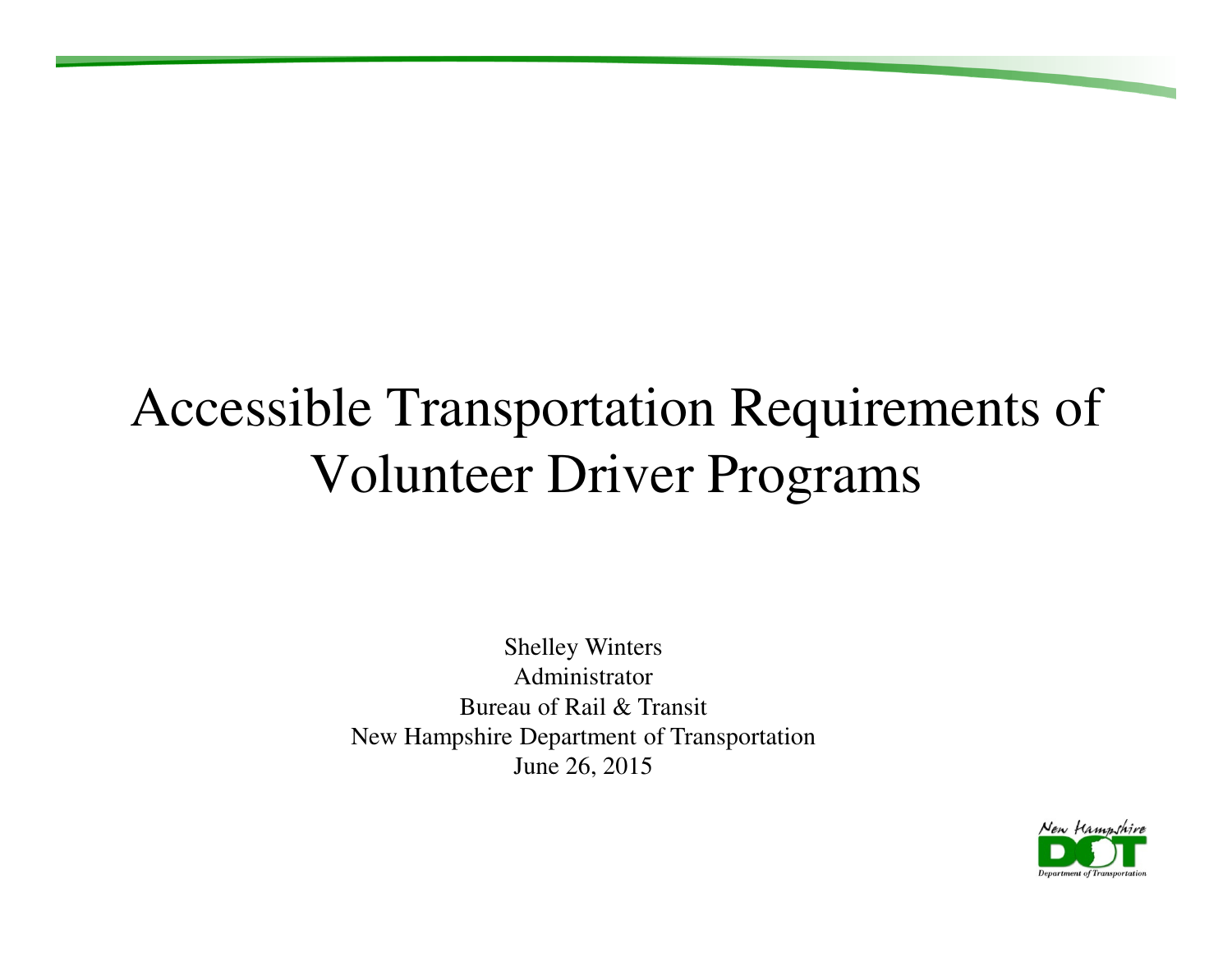## Funding Source Information

- FTA Section 5310 Program: Enhanced Mobility of Seniors & **Individuals with Disabilities**
	- $\bullet$ Projects planned, designed & carried out to meet the special needs of seniors & individuals with disabilities
		- Must serve both transit-dependent populations, not one or the other
- NHDOT distributes funds to RCC's via Lead Agencies
	- • Census-based formula distribution
		- Individuals with Disabilities (0-64)
		- Seniors (65+)
	- RCCs vote on & approve projects & budget and NHDOT reviews for Federal eligibility
- –Lead Agencies contract with NHDOT for FTA funds
- Lead Agencies reimburse providers, including VDPs, for eligible services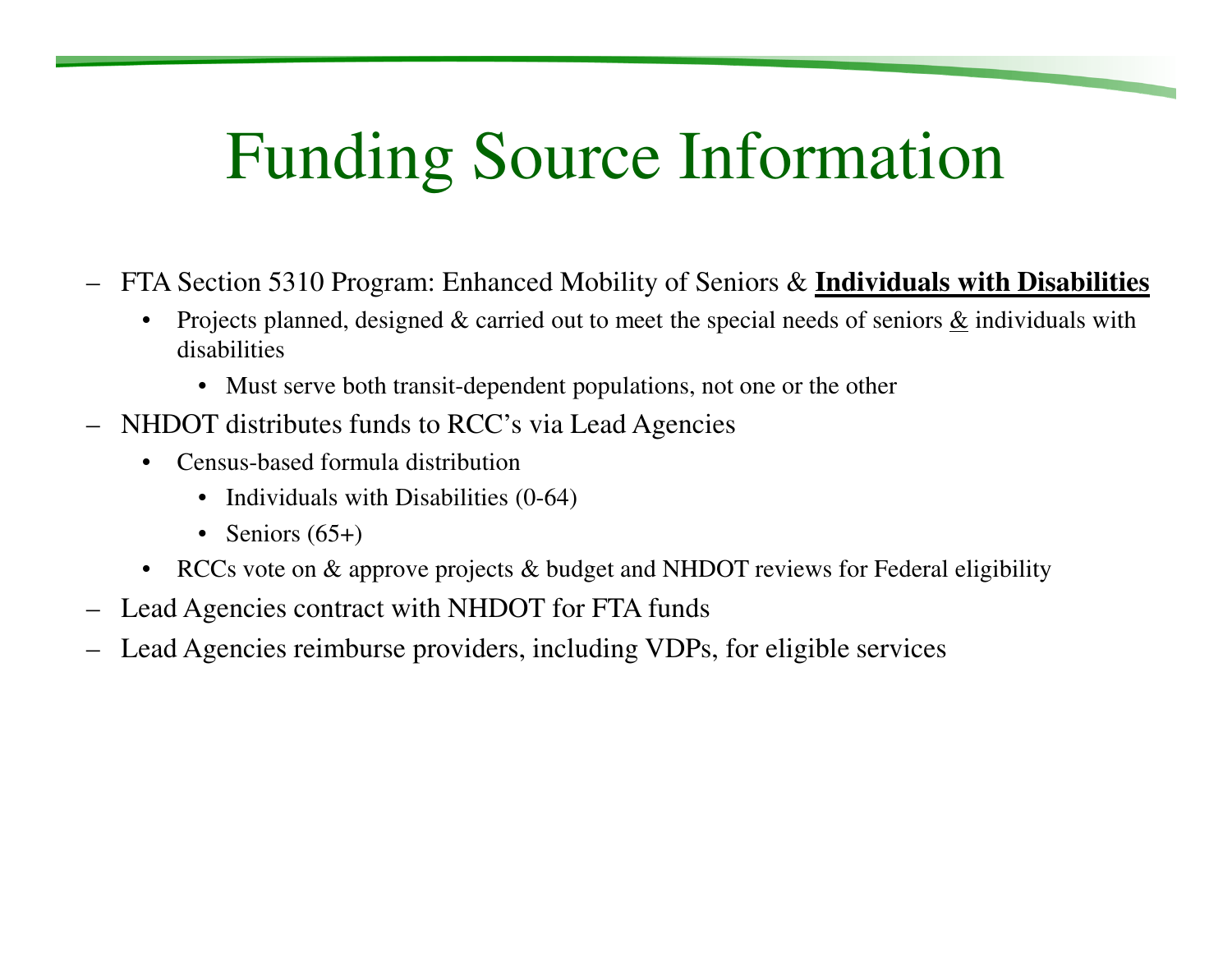## Marketing & Promotional Materials

- • Marketing Materials
	- •Brochures
	- •Direct mailings
	- Newsletters
	- Website
	- Facebook page
- • Must describe your 5310-funded service as being ADA accessible
	- "ADA-accessible transportation available"
	- "Wheelchair lift equipped services available"
	- "Accessible transportation services available"•
	- "Service available for seniors and individuals with disabilities"

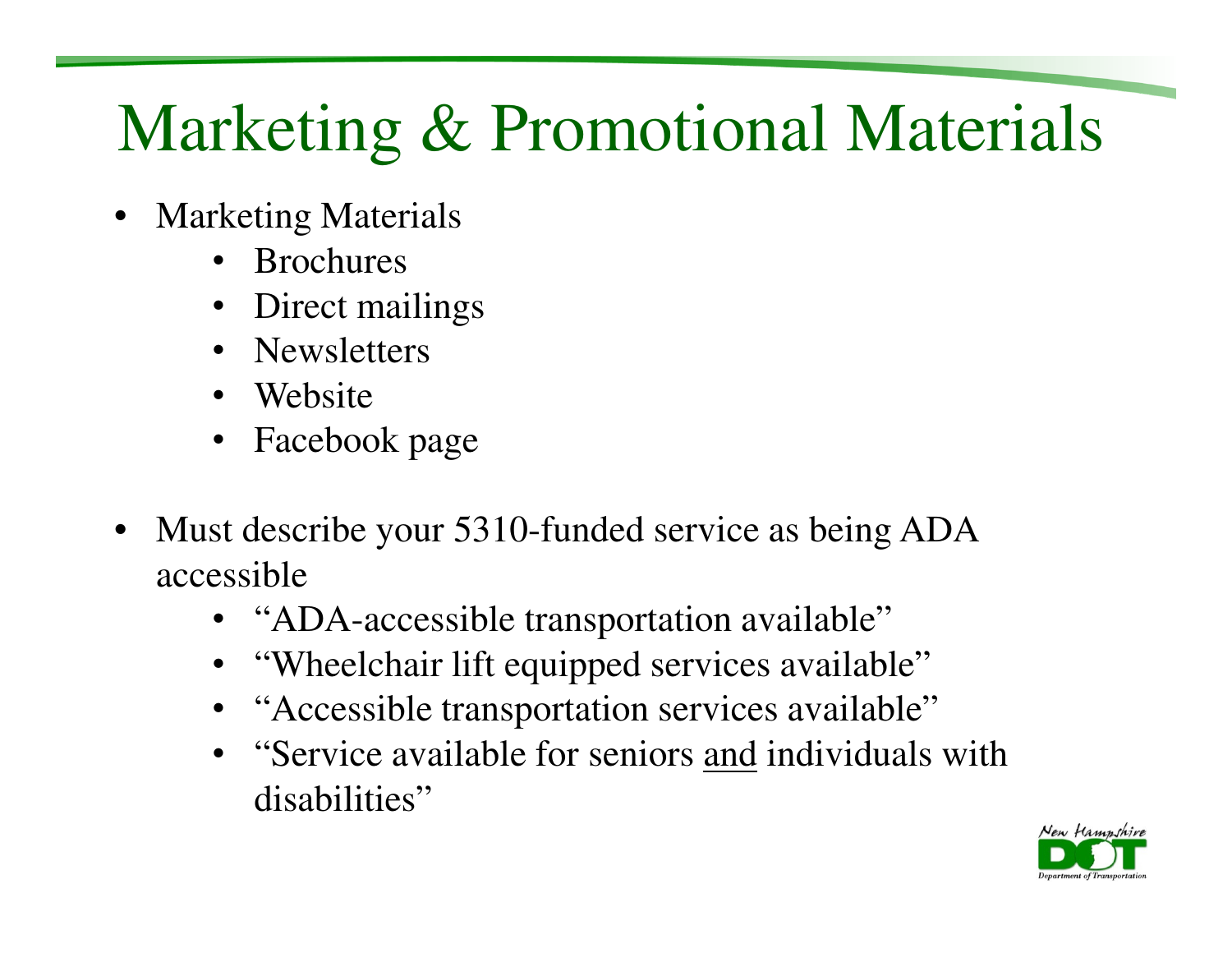### "Accessible" Service

–From Q&A found on NHDOT website:

• Accessible trips  $=$  trips that required use of your wheelchair lift or deployment of your ramp

• Ambulatory trips  $=$  trips that did not require use of your lift or ramp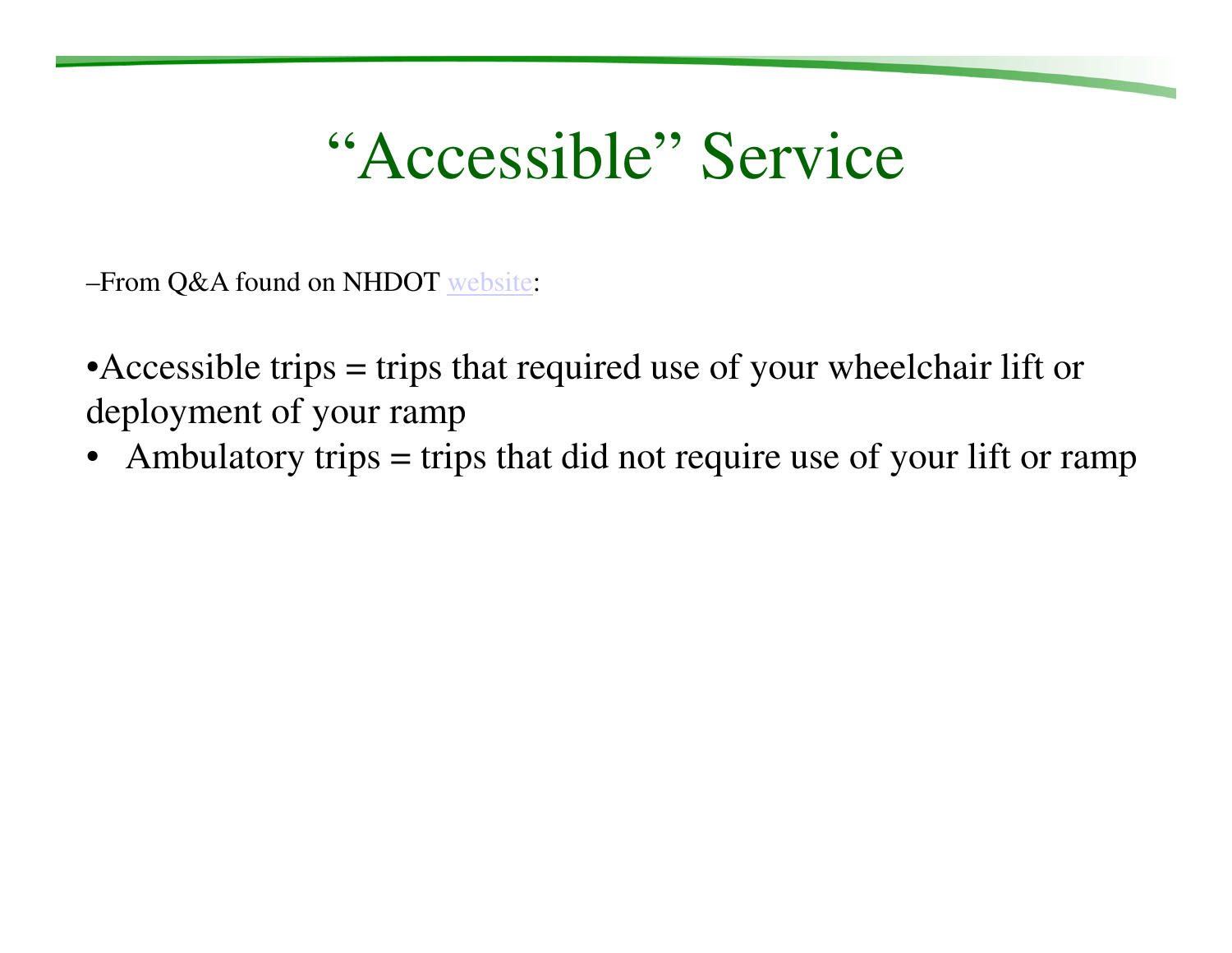# Coverage & Service Availability

Geographic Coverage

- Accessible services must be available in the same service •area as ambulatory services
	- If Volunteer Driver service is available Region wide, then accessible  $\bullet$ services must be available Region wide, with no towns being excluded!

Temporal Coverage

- Accessible services must be available for the same days & •times as ambulatory services
	- If Volunteer Driver service is available Monday Friday 8am 5pm, then  $\bullet$ accessible transportation must be available M-F 8am-5pm too!

*All the same scheduling rules, restrictions, and requirements that apply to ambulatory riders, applies to accessible riders. All eligible populations, seniors and individuals with disabilities must be provided with the same transportation opportunities under the same rules and requirements.*

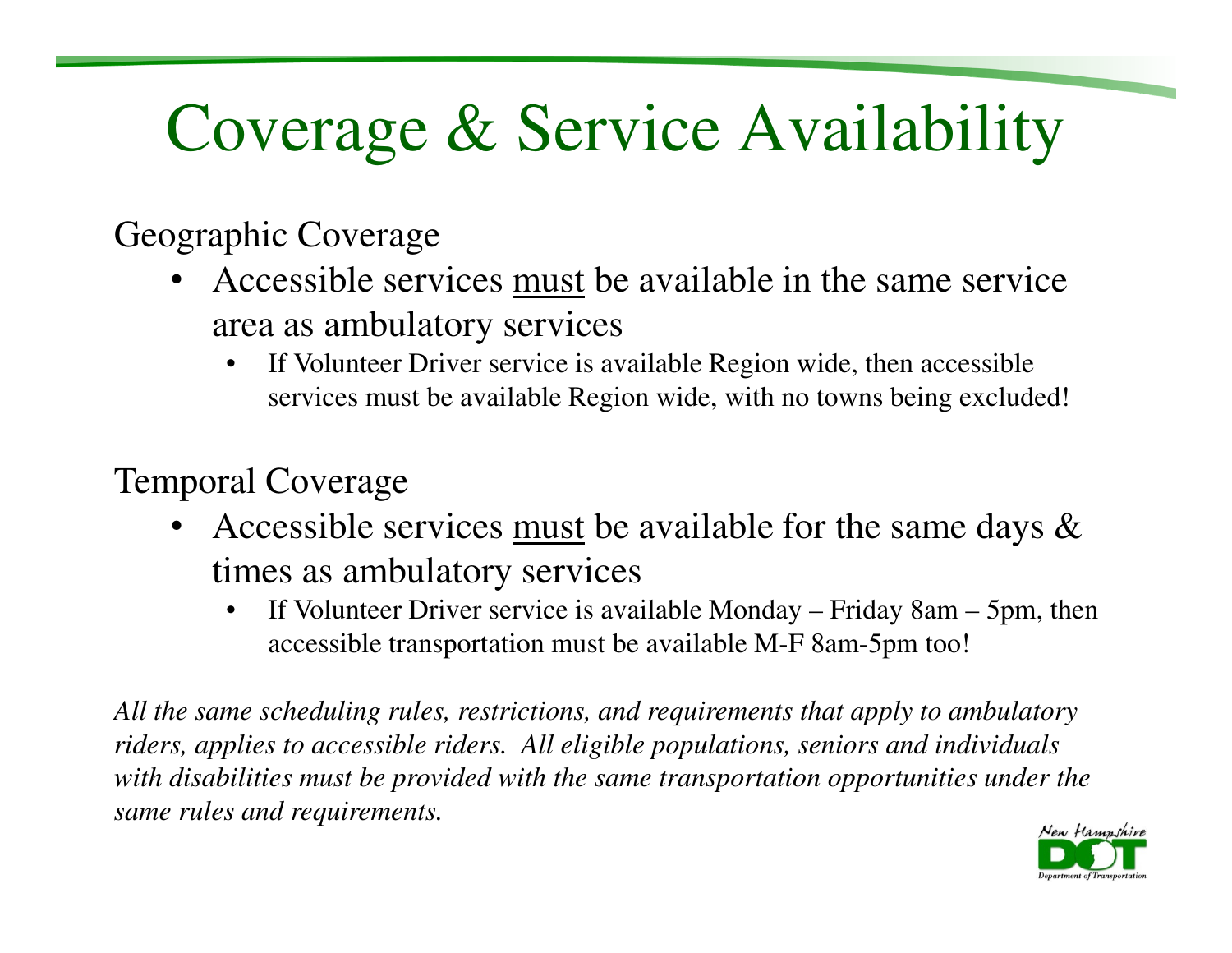#### Accessible Services: Agency-by-Agency Approach

- –Every VDP is required to have their own accessible component
- – Every VDP is required to have an agreement or arrangement for an accessible transportation provider in place <u>now</u>, not when a call comes in for accessible service
	- VDP calls the accessible transportation provider to schedule the trip
	- VDP confirms the ride with the client

#### Single call for client to request trip!



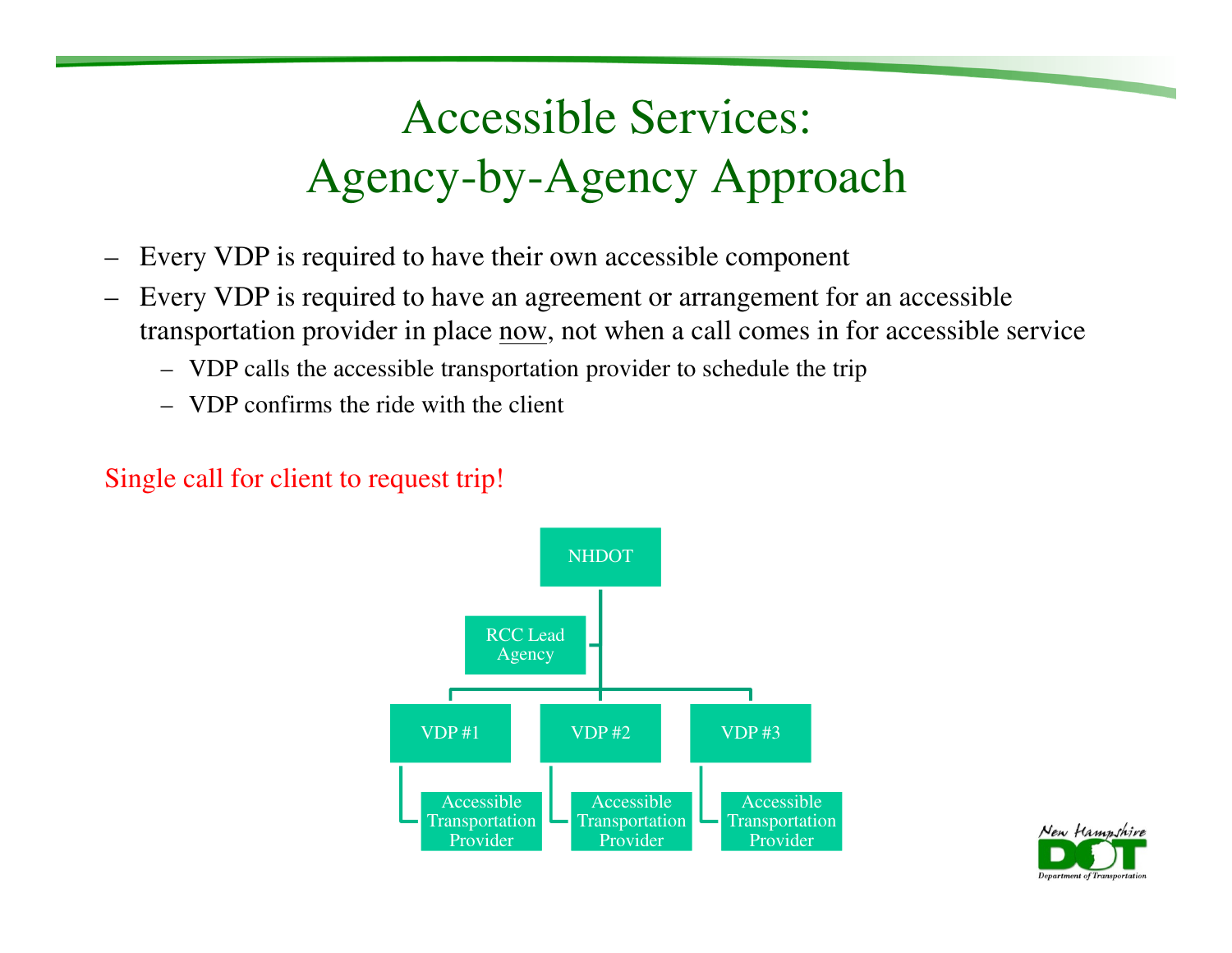### Accessible Services: *SAMPLE* Regional (Coordinated) Approach

- • One entity in the region is responsible for accessible transportation: "Accessible Coordinator"
	- "Accessible Coordinator" either:
		- *Schedules* all accessible services for Region with accessible providers under contract to them; or
		- *Provides* all accessible services for Region with their own fleet of accessible vehicles

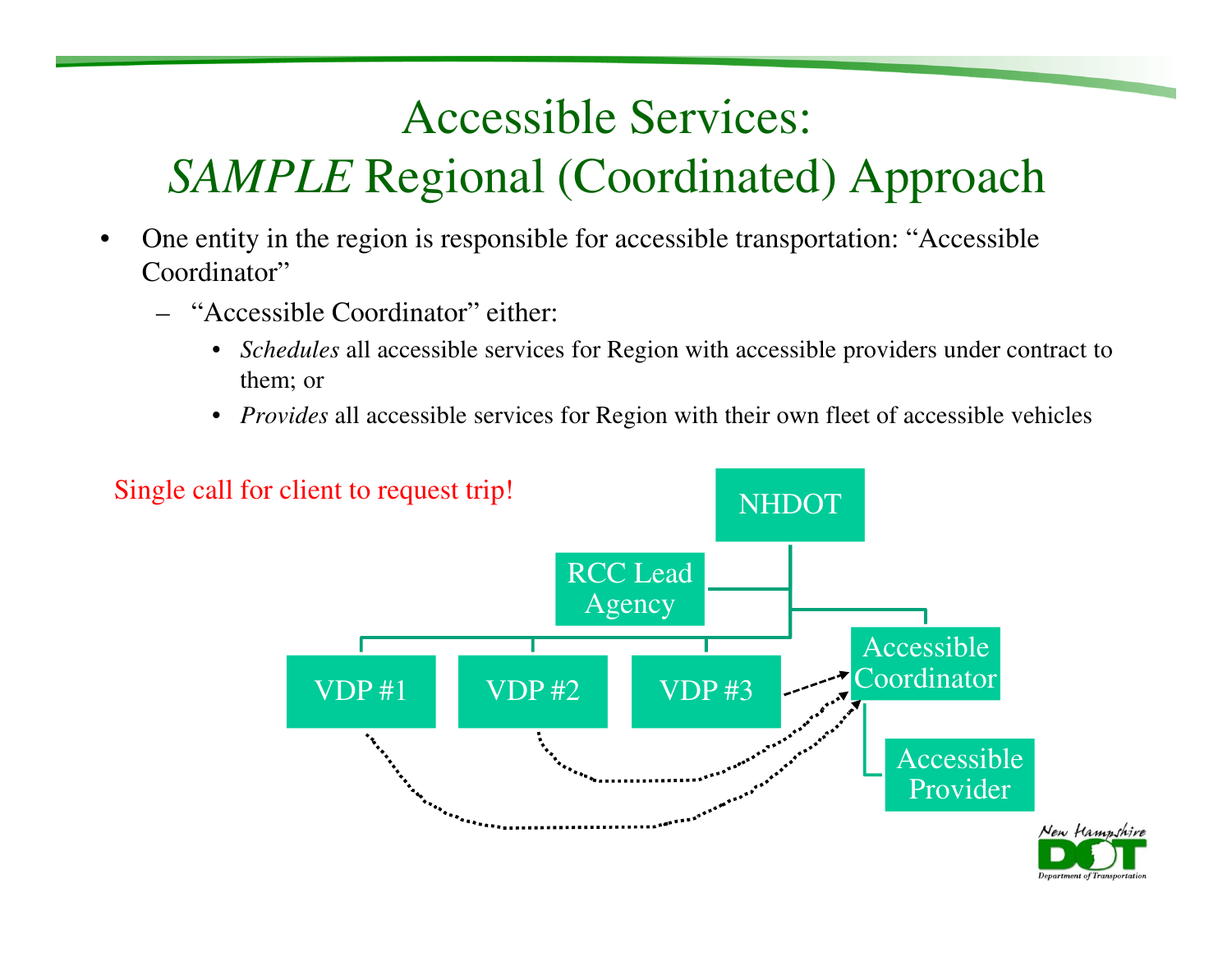# NHDOT Reporting Requirements

|                                                                                                            |                  |      |                   |             |                  |             | 5310 Purchase of Service Reporting |                  |             |                    |                   |                     |                   |                      |      |        |        |                   |
|------------------------------------------------------------------------------------------------------------|------------------|------|-------------------|-------------|------------------|-------------|------------------------------------|------------------|-------------|--------------------|-------------------|---------------------|-------------------|----------------------|------|--------|--------|-------------------|
|                                                                                                            |                  |      |                   |             |                  |             |                                    |                  |             |                    |                   |                     |                   |                      |      |        |        |                   |
| Complete the appropriate gray shaded sections that represent the services provided in this billing period: |                  |      |                   |             |                  |             |                                    |                  |             |                    |                   |                     |                   |                      |      |        |        |                   |
|                                                                                                            |                  |      |                   |             |                  |             |                                    |                  |             |                    |                   |                     |                   |                      |      |        |        |                   |
| <b>AGENCY NAME:</b><br><b>FEDERAL GRANT#:</b>                                                              |                  |      |                   |             |                  |             | RCC #:                             |                  |             |                    |                   |                     |                   |                      |      |        |        |                   |
| STATE PROJECT #:                                                                                           |                  |      |                   |             |                  |             |                                    |                  |             |                    |                   |                     |                   |                      |      |        |        |                   |
|                                                                                                            |                  |      |                   |             |                  |             |                                    |                  |             |                    |                   |                     |                   |                      |      |        |        |                   |
| Enclosed is an accounting for all eligible expenses for the period                                         |                  |      |                   |             |                  |             | through                            |                  |             |                    |                   |                     |                   |                      |      |        |        |                   |
|                                                                                                            |                  |      |                   |             |                  |             |                                    |                  |             |                    |                   |                     |                   |                      |      |        |        |                   |
|                                                                                                            |                  |      |                   |             |                  |             |                                    |                  |             |                    |                   |                     |                   |                      |      |        |        | <b>TOTAL PROJ</b> |
|                                                                                                            | PER TRIP BILLING |      |                   |             | PER MILE BILLING |             |                                    | PER HOUR BILLING |             | CASH EXPENSE TOTAL |                   | IN-KIND MATCH VALUE |                   | <b>TOTAL PROJECT</b> | COST |        |        |                   |
|                                                                                                            | Trips            | Rate | <b>Total Cost</b> | Trips       | Miles            | Rate        | <b>Total Cost</b>                  | <b>Trips</b>     | Hours       | Rate               | <b>Total Cost</b> | <b>Trips</b>        | <b>Total Cost</b> | Hours                | Rate | Value  | COSTS  | X FTA %           |
| Provider #1                                                                                                |                  |      | \$0.00            |             |                  |             | \$0.00                             |                  |             |                    | \$0.00            |                     | \$0.00            |                      |      | \$0.00 | \$0.00 | \$0.00            |
| Provider #2                                                                                                |                  |      | \$0.00            |             |                  |             | \$0.00                             |                  |             |                    | \$0.00            |                     | \$0.00            |                      |      | \$0.00 | \$0.00 | \$0.00            |
| Provider #3                                                                                                |                  |      | \$0.00            |             |                  |             | \$0.00                             |                  |             |                    | \$0.00            |                     | \$0.00            |                      |      | \$0.00 | \$0.00 | \$0.00            |
| Provider #4                                                                                                |                  |      | \$0.00            |             |                  |             | \$0.00                             |                  |             |                    | \$0.00            |                     | \$0.00            |                      |      | \$0.00 | \$0.00 | \$0.00            |
| Provider #5                                                                                                |                  |      | \$0.00            |             |                  |             | \$0.00                             |                  |             |                    | \$0.00            |                     | \$0.00            |                      |      | \$0.00 | \$0.00 | \$0.00            |
| Provider #6                                                                                                |                  |      | \$0.00            |             |                  |             | \$0.00                             |                  |             |                    | \$0.00            |                     | \$0.00            |                      |      | \$0.00 | \$0.00 | \$0.00            |
| <b>TOTAL</b>                                                                                               | 0                |      | \$0.00            | $\Omega$    |                  |             | \$0.00                             |                  |             |                    | \$0.00            | $\mathbf{0}$        | \$0.00            |                      |      | \$0.00 | \$0.00 | \$0.00            |
|                                                                                                            |                  |      |                   |             |                  |             |                                    |                  |             |                    |                   |                     |                   |                      |      |        |        |                   |
|                                                                                                            |                  |      |                   | Provider #1 | Provider #2      | Provider #3 | Provider #4                        | Provider #5      | Provider #6 | Total              |                   |                     |                   |                      |      |        |        |                   |
| Ambulatory Trip Requests                                                                                   |                  |      |                   |             |                  |             |                                    |                  |             |                    |                   |                     |                   |                      |      |        |        |                   |
| <b>Ambulatory Trip Denials</b>                                                                             |                  |      |                   |             |                  |             |                                    |                  |             |                    |                   |                     |                   |                      |      |        |        |                   |
| Ambulatory Trips Provided<br>% of Ambulatory Trips Provided                                                |                  |      |                   |             |                  |             |                                    |                  |             |                    |                   |                     |                   |                      |      |        |        |                   |
| Accessible Trip Requests                                                                                   |                  |      |                   | #DIV/0!     | #DIV/0!          | #DIV/0!     | #DIV/0!                            | #DIV/0!          | #DIV/0!     | #DIV/0!            |                   |                     |                   |                      |      |        |        |                   |
| Accessible Trip Denials                                                                                    |                  |      |                   |             |                  |             |                                    |                  |             |                    |                   |                     |                   |                      |      |        |        |                   |
| Accessible Trips Provided                                                                                  |                  |      |                   |             |                  |             |                                    |                  |             |                    |                   |                     |                   |                      |      |        |        |                   |
| % of Accessible Trips Provided                                                                             |                  |      |                   | #DIV/0!     | #DIV/0!          | #DIV/0!     | #DIV/0!                            | #DIV/0!          | #DIV/0!     | #DIV/0!            |                   |                     |                   |                      |      |        |        |                   |

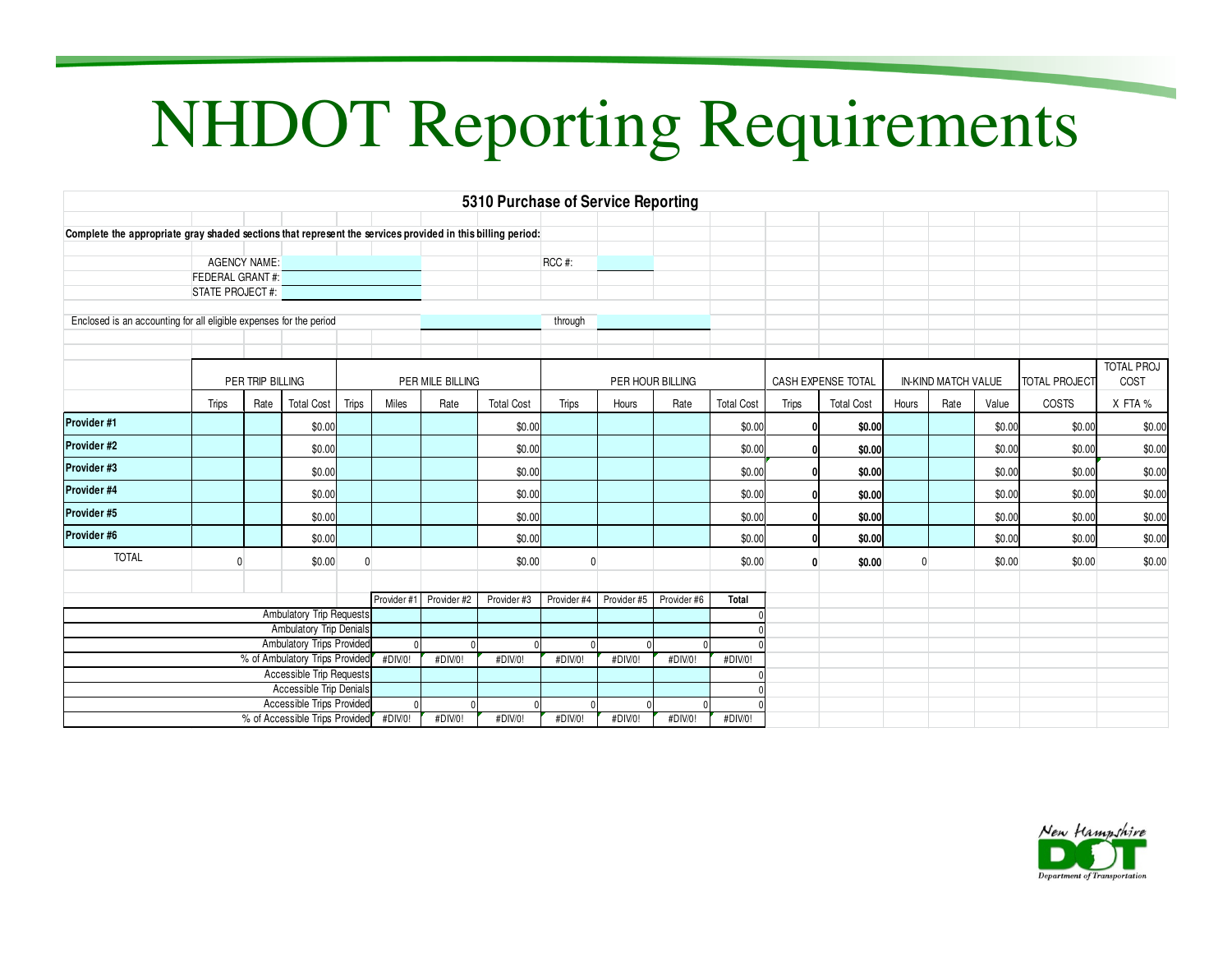# NHDOT Reporting Requirements

|                                  | Provider #1     | Provider #2 | Provider #3 | Provider #4 | Provider #5 | <b>Total</b> |
|----------------------------------|-----------------|-------------|-------------|-------------|-------------|--------------|
| <b>Ambulatory Trip Requests</b>  | 90 <sub>0</sub> | 594         | 110         |             |             | 794          |
| <b>Ambulatory Trip Denials</b>   |                 |             |             |             |             |              |
| <b>Ambulatory Trips Provided</b> | 90              | 594         | 109         |             |             | 793          |
| % of Ambulatory Trips Provided   | 100.00%         | 100.00%     | 99.09%      | #DIV/0!     | #DIV/0!     | 99.87%       |
| <b>Accessible Trip Requests</b>  |                 | <b>20</b>   |             |             |             | 21           |
| Accessible Trip Denials          |                 |             |             |             |             |              |
| <b>Accessible Trips Provided</b> |                 | 20          |             |             |             | 21           |
| % of Accessible Trips Provided   | #DIV/0!         | 100.00%     | #DIV/0!     | #DIV/0!     | #DIV/0!     | 100.00%      |

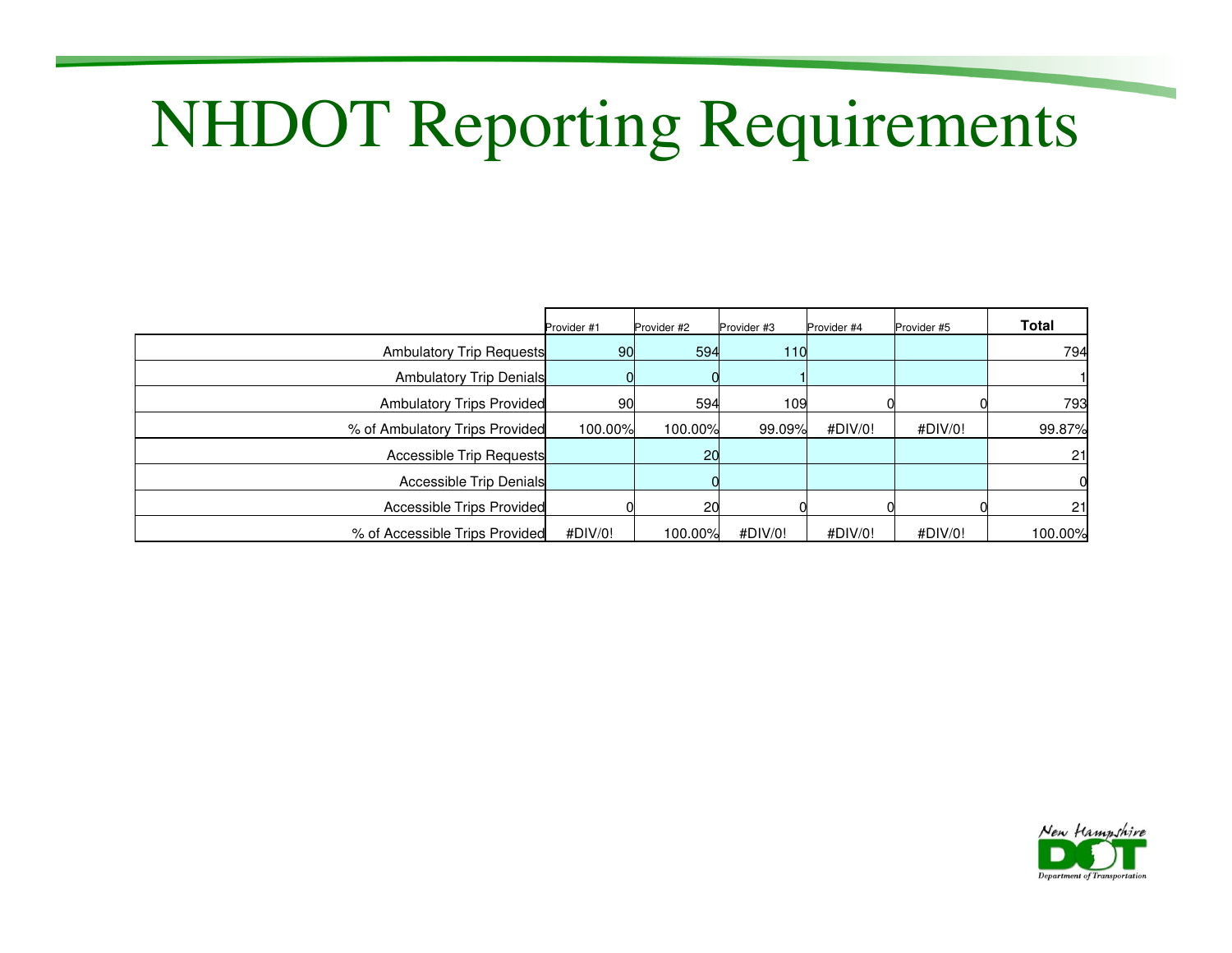#### **5310 Purchase of Service Statistics**

|            |              | <b>SFY 2013</b> |                    | <b>SFY 2014</b> |                |              |  |  |  |
|------------|--------------|-----------------|--------------------|-----------------|----------------|--------------|--|--|--|
|            | Ambulatory   | Accessible      | <b>Total Trips</b> | Ambulatory      | Accessible     | Total        |  |  |  |
|            | <b>Trips</b> | <b>Trips</b>    |                    | <b>Trips</b>    | <b>Trips</b>   | <b>Trips</b> |  |  |  |
| Region 1   | 5,253        | 1,321           | 6,574              | 6,329           | 36             | 6,365        |  |  |  |
| Region 2   | 7,235        | 483             | 7,718              | 6,188           | 579            | 6,767        |  |  |  |
| Region 3   | 3,512        | 9               | 3,521              | 8,183           | 96             | 8,279        |  |  |  |
| Region 4   | 2,876        | 210             | 3,086              | 2,361           | 228            | 2,589        |  |  |  |
| Region 5/6 | 5,791        | 76              | 5,867              | 6,754           | 107            | 6,861        |  |  |  |
| Region 7   | 951          | 1,766           | 2,717              | 985             | 1,715          | 2,700        |  |  |  |
| Region 8   | 5,610        | $\overline{0}$  | 5,610              | 9,422           | $\mathbf 0$    | 9,422        |  |  |  |
| Region 9   | 2,790        | 110             | 2,900              | 5,455           | $\overline{0}$ | 5,455        |  |  |  |
| Region 10  | 59           | $\overline{0}$  | 59                 | 157             | 14             | 171          |  |  |  |
|            | 34,077       | 3,975           | 38,052             | 45,834          | 2,775          | 48,609       |  |  |  |

Less than 6% of SFY14 trips were accessible trips; is that a true reflection of service needs or due to a lack of marketing & awareness about the availability of accessible services?

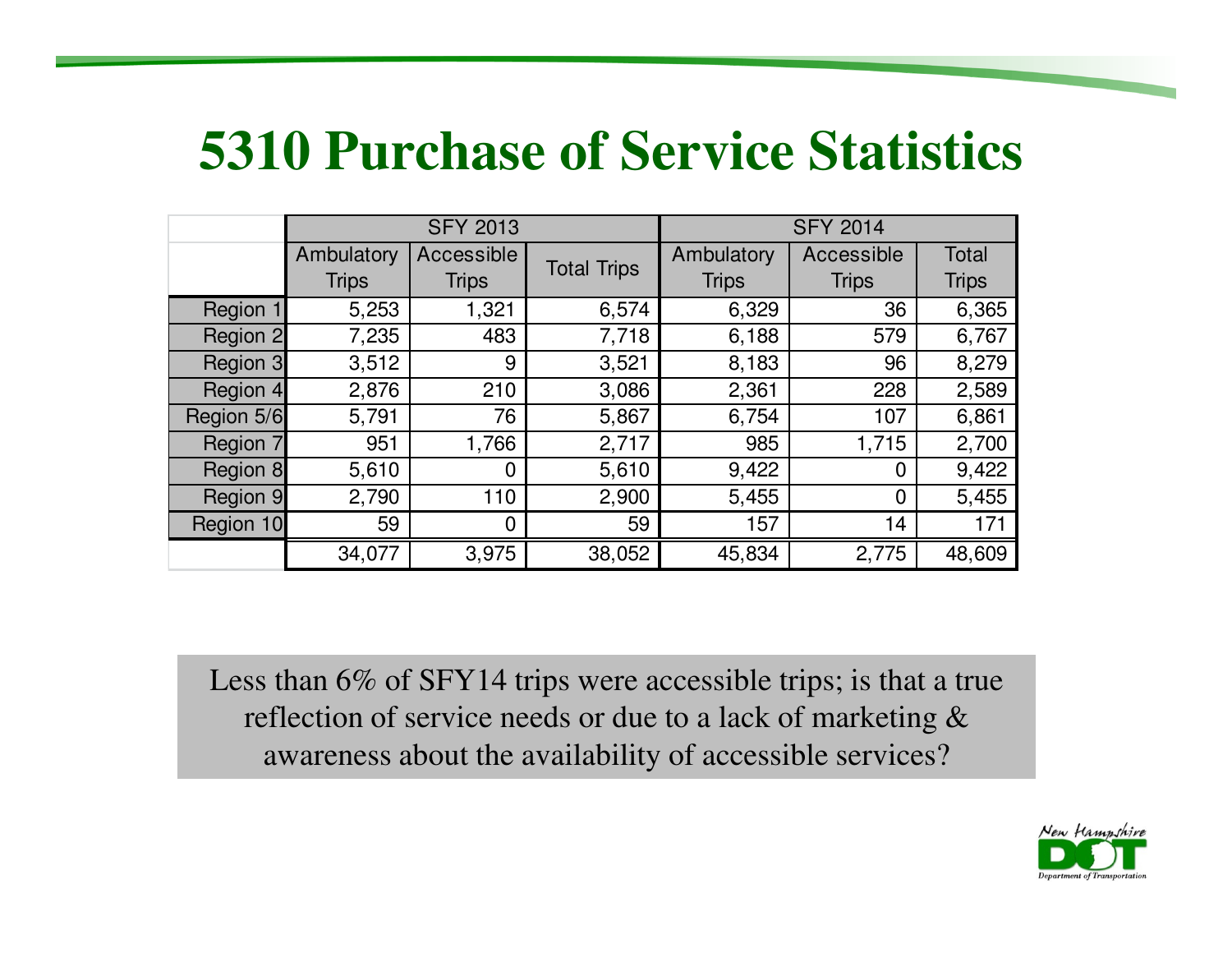## Questions?

#### **Q: If a volunteer group or Lead Agency is unable to find a provider to provide an accessible vehicle, can we still provide ambulatory trips?**

A: No. A provider or Lead Agency, depending on what the application states, must identify an accessible vehicle provider that can be contracted with for accessible service or project funds cannot be used.

**Q: A volunteer driver program is organized on the basis of availability of volunteers. Application of the accessible vehicle component for the purposes of this program means having access to lift-equipped vehicle if an individual requires one and cannot be accommodated in a volunteer vehicle. The accessible vehicle and service availability is similarly allocated on the basis of availability, so can we reasonably ask the person requesting an accessible ride to reschedule as we do a volunteer car rider due to inability to schedule due to capacity at the time/date requested?**

A: Yes.

#### **Q: Does a Region or provider have to provide 100% service delivery to individuals requesting accessible trips?**

A: No, trip denials for accessible requests should be of a similar ratio to that of ambulatory requests and Regions should review that periodically to ensure non-discriminatory service delivery. For instance, a region or provider should not have a 5% ambulatory service denial rate and an 80% accessible service denial rate, as this would indicate that the service was designed for ambulatory individuals and precluded those requiring accessible service from benefiting from the program, which utilizes federal funds.

#### **Q: Is there anything else we need to know about providing accessible service?**

A: Yes, here are a few items to consider:

- Any and all marketing materials, service descriptions, websites, etc., that advertise and describe your 5310-funded service must include that the service is fully ADA accessible.
- Lead Agencies are required to submit NHDOT-created 5310 invoices and reports that include information on service delivery that is segmented by ambulatory and accessible trip requests and service delivery. Therefore, providers should work with their Lead Agency to ensure that the agency's data collection and call in-take process addresses the NHDOT required data collection.